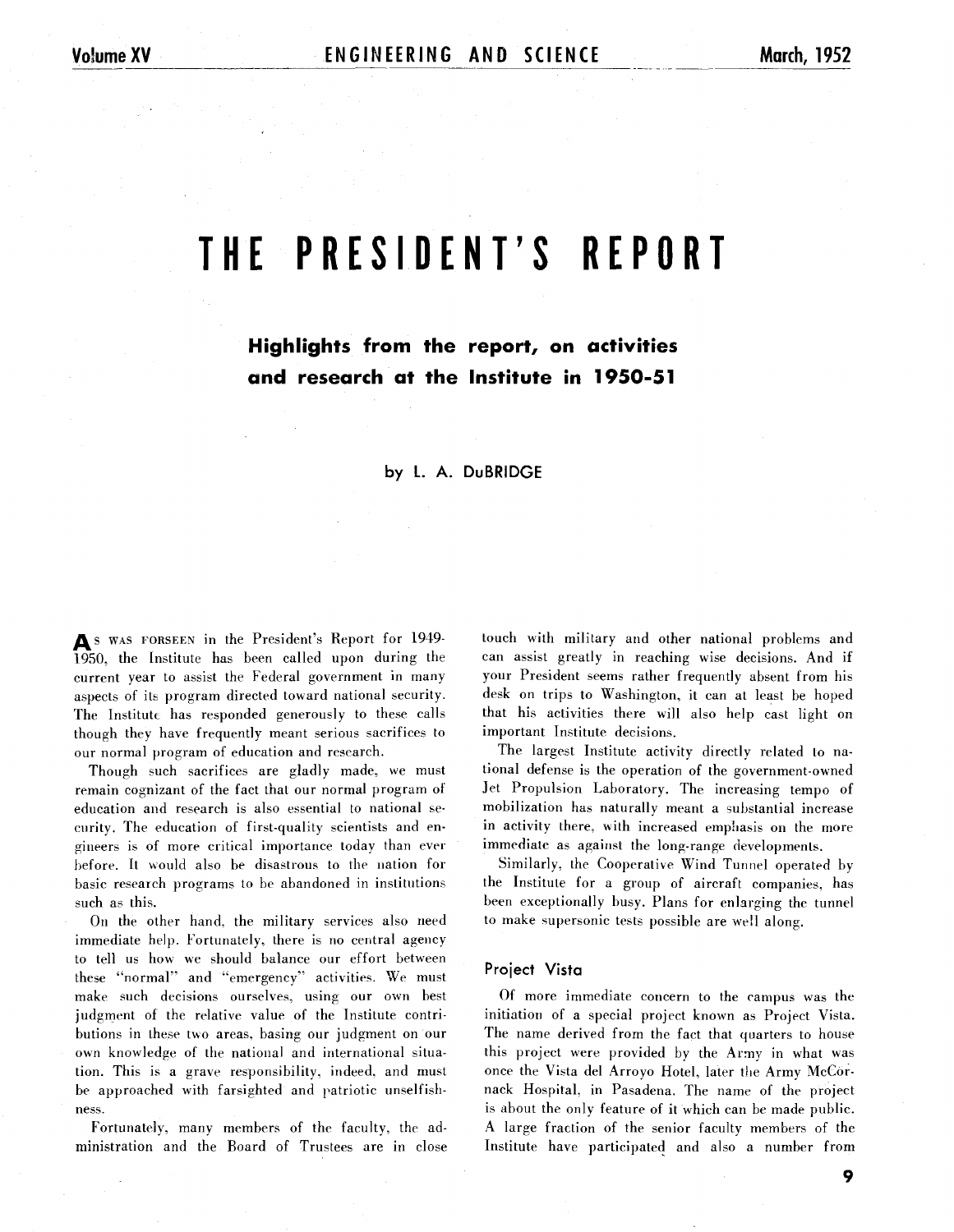

other universities. The project is sponsored jointly by the Army, Navy and Air Force, and the work is of farreaching importance. The program will be completed on January 1, 1952. Professor W. A. Fowler is performing a superb job as research director of the project.

Members of the faculty continued to be called upon to serve on military advisory committees in many fields. Professor H. P. Robertson was persuaded to extend his year's leave of absence to two years to serve as Scientific Director of the Weapons System Evaluation Group of the U. S.'Joint Chiefs of Staff.

Your President's services to various government agencies are typical of those of other faculty members. In addition to his regular service on the Naval Research Advisory Committee and the General Advisory Committee of the Atomic Energy Commission, he has also been appointed by the President of the United States to serve on the Advisory Committee on Scientific Manpower of the National Securities Resources Board (a short term committee). the Scientific Advisory Committee of the Office of Defense Mobilization. and the National Science Foundation Board.

These are mentioned only to illustrate that practically no major national scientific group is any longer established without at least one-sometimes several-representatives of Caltech. The Institute's high achievements in science and engineering have made it a critical national asset, but have also brought attendant obligations.

#### **Finances**

The total net assets of the Institute, including plant assets, stood at \$47,580,131 on June 30, 1951, a rise of \$2,434,094 for the fiscal year. This figure includes endowment funds of nearly \$24,000,000. a plant investment of over \$17,000,000, trust funds of just under *Cdtech's President L. A. DuBridge. His services to various government agencies are typical of those of other Caltech faculty members. He is on the Naval Research Advisory Committee and the General Advisory Committee of the AEC, the Advisory Committee on Scientific Manpower of the National Securities Resources Board, the Scientific Advisory Committee of the Office of Defence Mobilization, and the National Science Foundation Board.* 

\$3,000,000 and surplus and unexpended income of \$2,600,000.

The expenditures for the year amounted to \$11,363,-984 and this amount was slightly less (by \$95,647) than the total income. Of the income about \$7,200,000 was received as reimbursement for research carried out under government contracts, the Jet Propulsion Laboratory being the major item. Endowment income amounted to \$1,547,936, and current gifts totaled \$855,111. The Institute's investments in marketable securities (excluding real estate, trust funds, etc.) yielded an income of 5.3 per cent of the average book value. or 4.6 per cent of the current (June 30) market value. The Institute portfolio now consists of about 27 per cent preferred stocks, 51 per cent common stocks and **3** per cent real estate.

It is gratifying to note that during the past five years the total capital assets of the Institute have increased by about \$10,000,000-an average increase of 2,000,000 per year. Assets will probably pass the \$50,000,000 mark during this coming year.

Fifty million dollars seems like a lot of money-in nongovernment circles. But measured by Caltech's needs and opportunities it is distressingly inadequate. Faculty salary scales are in urgent need of revision; facilities for education, research and for student life are desperately needed. The thoughtful donor will find here many fine opportunities for a gift that will pay dividends forever.

# **Research at the Institute**

It is impossible, of course, in the space of a very brief report to convey any adequate idea of the nature and extent of the many important research activities being carried on at the California Institute. As an ex-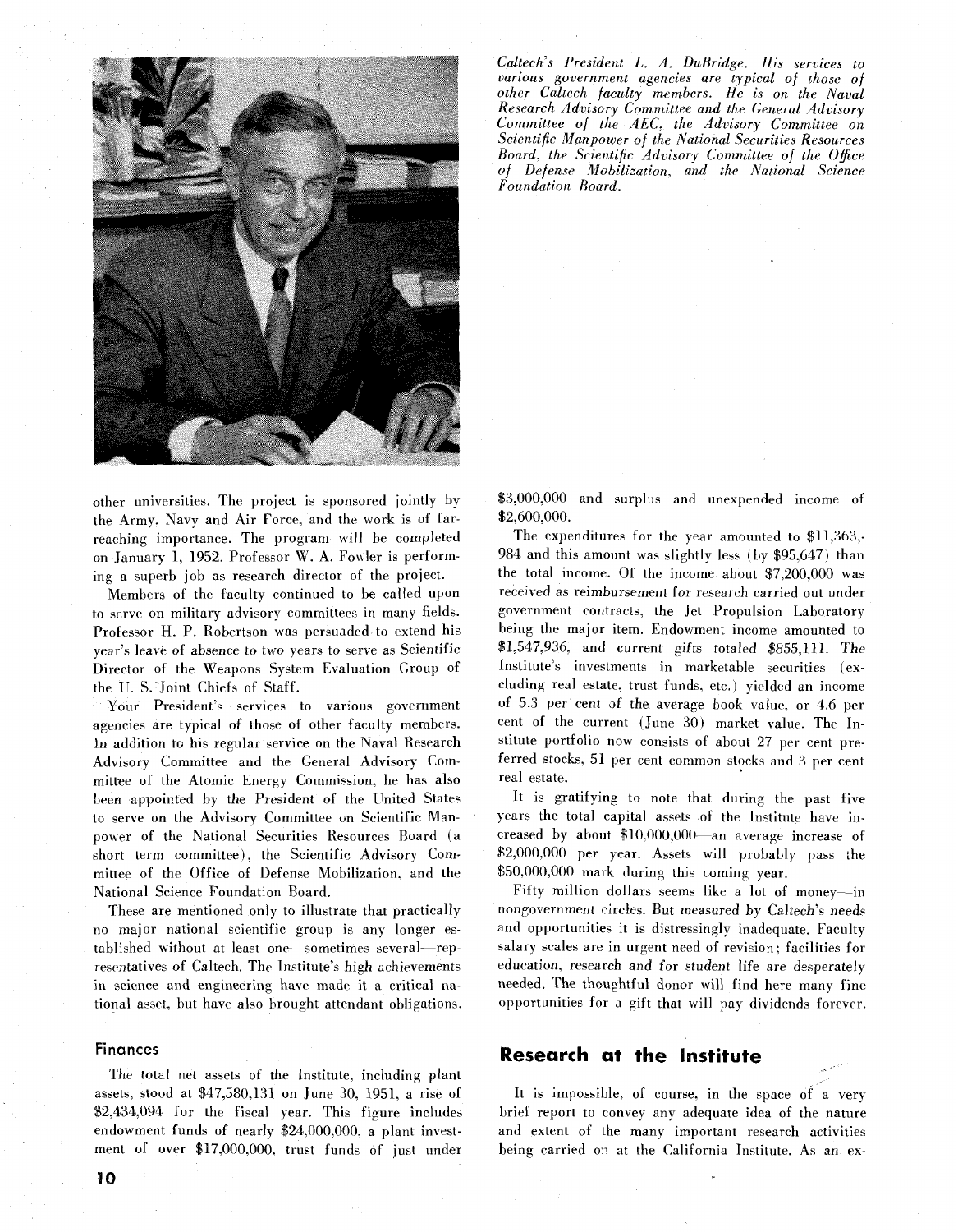ample of the great magnitude of the research effort, it might be mentioned that the Division of Biology for special reasons prepared during the year a complete catalogue of all the research enterprises in progress within that division, with one or two descriptive paragraphs relating to each project. When completed, this report turned out to be a volume of 140 pages.

As in previous years, therefore, it is necessary to confine our attention in this report to a few random samples of research projects of general interest in various fields of current activity at the Institute.

# **Astronomy**

Regularly scheduled observations with the 200-inch Hale Telescope have continued throughout the year. Most of the observations on moonless nights have been devoted to the cosmological program. This is a systematic step-by-step program planned to extend our knowledge of the distances, dimensions and structural features of the extragalactic nebulae. These are vast stellar systems similar to our own Milky Way, each nebula being made up of millions or even billions of stars.

A5 a first step in this program, hundreds of photographs have been taken of the Andromeda and other nearby nebulae. Studies of these plates have already indicated that the increased resolution of the 200-inch telescope will make possible the elimination of most of the uncertainties in the earlier determinations of the distance and size of these objects. Another group of plates of more distant nebulae has shown that this same type of direct distance measurement can be extended to several times as many nebulae as could be reached with the 100-inch telescope.

The accurate determination of the absolute sizes and luminosities of a large sample of nebulae will in turn permit a survey with greatly increased accuracy of the distribution of these objects out to the extreme range of the 200-inch telescope, that is, throughout a sphere some 2,000,000.000 light years in diameter.

Another important part of this program has been the study of the spectra of the nebulae which are so distant as to be beyond the range of the 100-inch telescope. **An**  examination of these spectra enables one to determine the velocity at which these nebulae are receding into space. Previous observations have shown that the more distant a nebula is from the observer the greater is its velocity of recession. Recent observations have extended this relation out to new limits. For example, one nebula estimated to be at a distance of 360,000,000 light years from the earth shows a velocity of recession of approximately 38,000 miles per second. This is a speed exceeding  $1/5$  the velocity of light. New techniques for improving the precision of the measurements of distance and recession velocities will enable astronomers to make far more accurate determinations of the relation between two quantities. and the precise nature of this relation is an important method of testing various cosmological theories.

On the campus, work in astrophysics was continuing its development. Further light on the nature of nuclear reactions in the stars emerged from the joint efforts of physicists and astronomers.

# **Biology**

During the year 1950-1951 a number of important advances were made in the research and teaching activities of the Division of Biology. An extensive project on radiation genetics, supported largely by the Atomic Energy Commission and the Office of Naval Research, added significantly to our knowledge of the effects of higher energy radiation on living systems.

Another of the noteworthy research activities of the division is that having to do with viruses. One group with Professor James Bonner has investigated higher plant viruses. Others working in Professor Max Delbriick's laboratory have continued study of bacterial viruses. Doctor Andre Lwoff of the Pasteur Institute of Paris spent two weeks working with this group and was to a large extent responsible for stimulating research on the interesting and important phenomenon of "lysogenesis." This term is used to describe the condition in which bacterial cells carry viruses in a latent condition without harm to the host cells. The special contribution of Lwoff to an understanding of this relation was the discovery that treatment of lysogenic strains of bacteria with ultraviolet radiation under suitable conditions brings about liberation of active viruses capable of infecting sensitive bacterial cells.

With the assistance from the Boswell Foundation for Virus Research, Doctor Renato Dulbecco and associates are attempting to develop a new type of animal virus assay fashioned after the now classical "plaque count" technique widely used in bacterial virology. If this is successful, a serious bottleneck in animal virus research will have been opened up. In order to obtain desired background and the best available advice on this project, Dulbecco spent two months during the early part of 1951 on a trip to various animal virus and tissue culture laboratories. Since his return. active work has been under way with the virus of equine encephalomeyelitis in a newly equipped and modernized virus-tissue culture laboratory suite.

As in the past several years, many activities of the division have been performed in close collaboration with members of the Division of Chemistry and Chemical Engineering as a part of the joint Chemistry-Biology Research Program. This program is generously supported by a special seven-year grant from the Rockefeller Foundation.

An example of an area of research in which the activities of the two divisions come close together is found. in the various investigations on proteins and protein structure. Professor Linus Pauling and Professor Robert Corey have recently increased our understanding of the molecular structure 'of proteins in a truly remarkable way. Since proteins are the key molecules of all living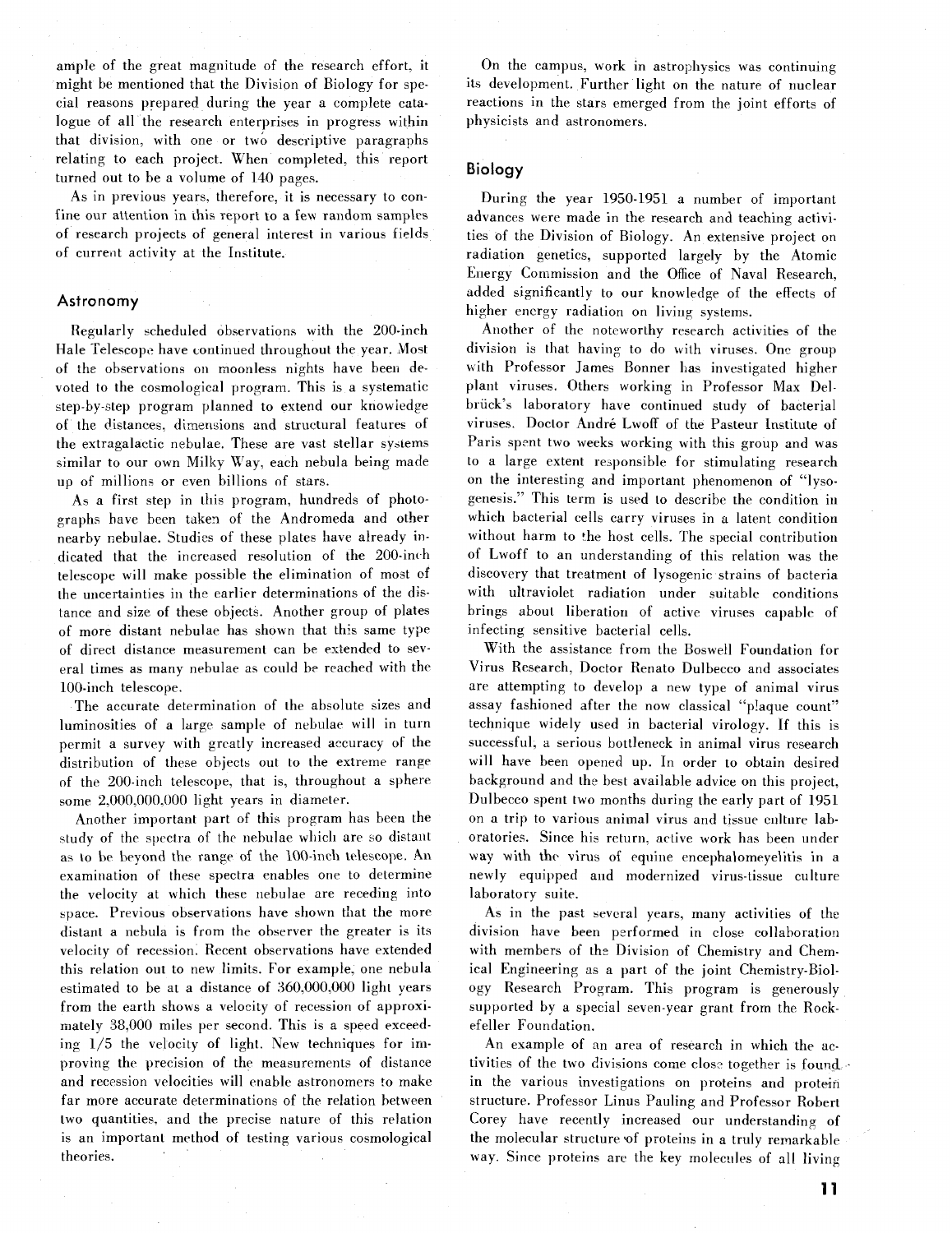

*Chemistry: Research In progress on the problem of determining the structure of protein molecules.* 

systems, the impact of this work on the biological sciences is indeed very great.

# **Geology**

The Division of the Geological Sciences has continued to advance in many fields in spite of the severe shock caused by the death of Professor Chester Stock. For example, there was progress in the improvement of its earthquake recording instruments and the multiplication of its Southern California seismic stations. in fundamental studies on the nature of the earth's core, in studies of past glaciations in California and of the dynamics of desert dunes, and in the development of a fundamental and comprehensive hypothesis on the origin of pegmatites. In addition to many continuing investigations of important industrial minerals, significant studies were completed during the year on mica deposits in the southeastern Lnited States, talc deposits in southeastern California, and gypsum deposits in the Palen Mountains, California.

Much thought and planning on the part of the division staff have been given throughout the year to the relatively new field of geochemistry in anticipation of the arrival of Professor Harrison Brown, under whose leadership an important and far-reaching program in this field will be initiated.

## **Chemistry**

Many important advances in a number of chemical research programs were made during the year. For example, a penetrating investigation of the nature of' enzymes has been under way for some time by Professor Carl Niemann and his associates. This study has involved especially the enzymes that are responsible for the breakdown of proteins and amino acids in the animal body. Important progress has been made toward determining the mechanism of the action of these enzymes and its relation to their structure.

Fifteen years of work by Professor Linus Pauling and Robert B. Corey and their many colleagues on the problem of determining the structure of protein molecules culminated in important and new results. Protein molecules are known to consist of chains of amino acids. but a chain may contain several hundred amino acid residues, and at least 21 different kinds of amino acids are known to occur. The problem of finding the precise way in which these amino acids are arranged in a protein molecule is thus a formidable one. However, new X-ray studies have enabled Pauling and Corey to propose a detailed structure of several important protein molecules and to show that these proposed structures are apparently consistent with all known X-ray data and also to show that previous models of protein structure. are inconsistent with the new X-ray data. If further work confirms these findings, this will be an advance of great importance in a field which has occupied the attention of chemists and biologists for many years.

During World War II, Drs. Dan H. Campbell, Linus Pauling and J. B. Koepfli conducted a search for a substance which could be used as a satisfactory substitute for human blood plasma and which could be manufactured in large quantities and stored for long periods and be adaptable to use on the battlefield. A material was developed by chemical treatment of gelatin with glyoxal and hydrogen peroxide and was given the name oxypolygelatin. Clinical tests indicated that the material might be an exceedingly satisfactory plasma substitute. Because of the recently renewed interest in this field. additional investigations have been undertaken and extensive clinical tests are under way in the various medical centers of the U.S. Armed Forces. All the results so far arc exceedingly promising.

Work on the problem of the crystal structure of metals has attracted the attention of physicists, chemists and metallurgists for many years. Recently Dr. David P. Shoemaker and Dr. B. Gunnar Bergman have been able to work out the structure of the important so-called sigma phase which occurs in certain alloys such as stainless steel. Many previous attempts to determine the structure of this phase have been unsuccessful but these workers have now succeeded. The structure turns out to be a most unusual one and the success of this work will cast light on many of the problems of the structure of metals and alloys.

#### **Physics and Mathemat'cs**

A major effort during the year was devoted to the construction of the new synchrotron. Preliminary opera